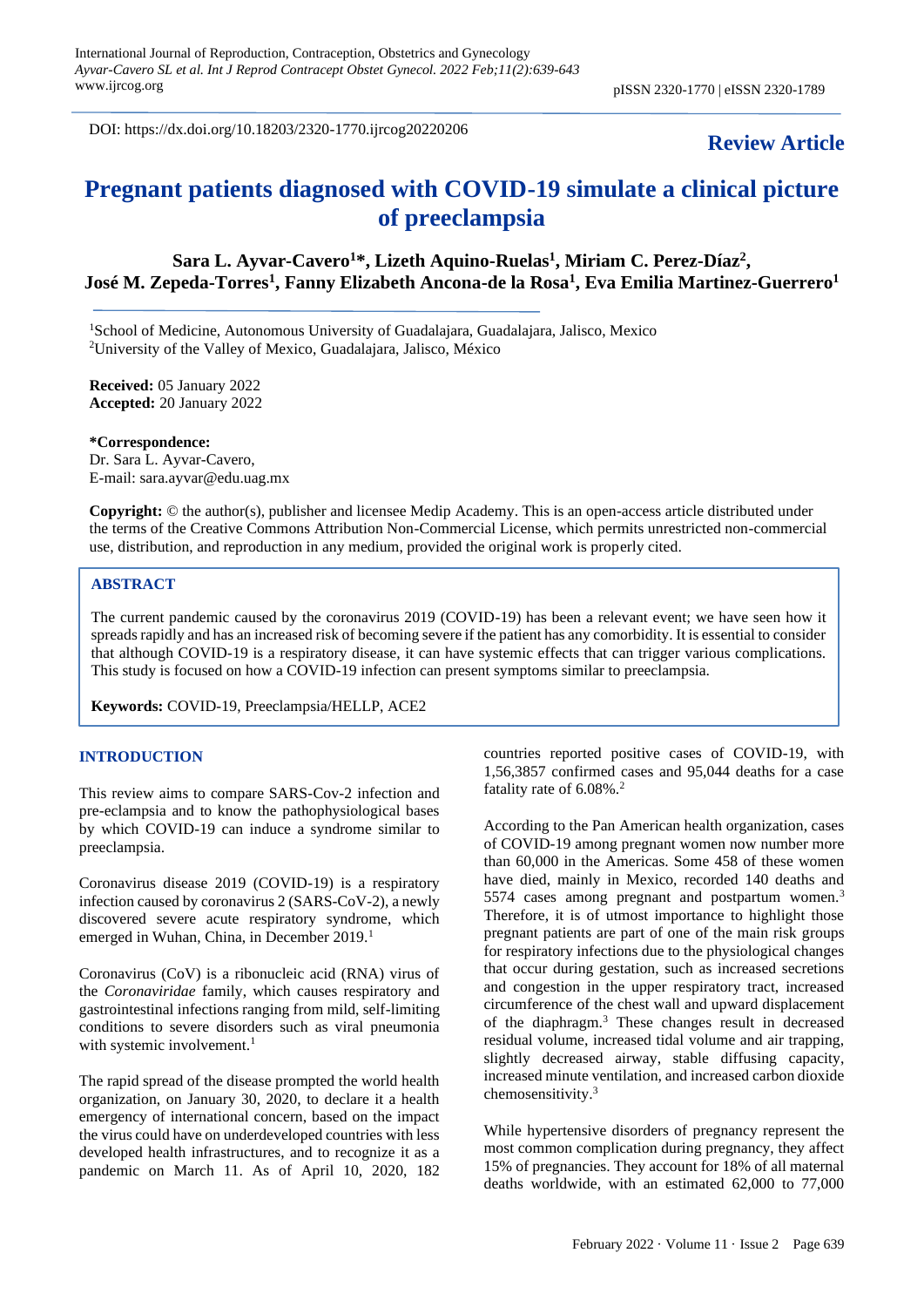deaths per year. They affect 15% of pregnancies and account for 18% of all maternal deaths worldwide, with an estimated 62,000 to 77,000 deaths per year.<sup>4</sup> Three metaanalyses have compared the risk of adverse maternal and perinatal outcomes among pregnant women with and without SARS-CoV-2 infection.<sup>4-6</sup> The results of these studies indicate that pregnant women with SARS-CoV-2 disease have a significantly increased risk of maternal death, ICU admission, preterm delivery, and fetal death. Also, infants born to mothers with SARS-CoV-2 infection were more likely to be admitted to the neonatal ICU.<sup>7</sup>

### **LITERATURE REVIEW**

To develop this literature review, an exhaustive search of multiple scientific journals on the relationship between preeclampsia and SARS-Cov-2 infection was also conducted to investigate the development of a preeclampsia-like syndrome induced by SARS-Cov-2 infection.

#### **THEORETICAL FRAMEWORK**

Preeclampsia is a multisystem disorder whose clinical criteria are as follows: gestational age greater than 20 weeks, systolic blood pressure of 140 mmHg or more or diastolic blood pressure of 90 mmHg or more on two occasions at least 4 hours. <sup>8</sup> However, women with gestational hypertension with severe range blood pressures (systolic blood pressure of 160 mmHg or higher, or diastolic blood pressure of 110 mmHg or higher) should be diagnosed with preeclampsia with severe features.<sup>8</sup> Apart dipstick with  $1+$  or isolated urine sample with 30 mg of protein in two samples within 4 to 6 hours of each other, and a urine dipstick with  $1+$  or isolated urine sample with 30 mg of protein in two samples within 4 to 6 hours of each other, and a urine dipstick with 1+ or isolated urine sample with 30 mg of protein in two samples within 4 to 6 hours of each other.<sup>8</sup>In the absence of proteinuria, the diagnosis of preeclampsia may be established when gestational hypertension is associated with a criterion of severity, including persistent cerebral symptoms, visual disturbances, chest pain, dyspnea, epigastralgia or right upper quadrant pain with nausea or vomiting, signs of organ dysfunction or thrombocytopenia with alterations in liver enzyme concentrations.<sup>8</sup> HELLP syndrome is usually considered a variant of PE. Diagnostic criteria are hemolysis with increased LDH ( $>600$  U/l) and AST ( $\geq 70$ U/l), and platelets  $\leq$ 100 000/ $\mu$ l.<sup>10</sup>

COVID-19 during pregnancy and preeclampsia are strongly associated, especially among nulliparous women, because of vascular conditions preceding infection.<sup>1,8</sup>

A prospective observational study with 42 SARS-CoV-2 positive cases shows 34 cases with non-severe pneumonia and eight severe COVID. Of the eight, five pregnant COVID-19 women (62.5%) develop features of PE; however, they only appeared in COVID19 cases complicated by severe pneumonia, with PE/HELLP diagnostic criteria.<sup>10</sup>

The importance of this lies in the fact that women during pregnancy are a group particularly susceptible to respiratory infections due to immunological changes that increase susceptibility to pathogens, among which is the decrease in chemotaxis, adhesion, and manufacture of reactive oxygen products in neutrophils, also the peripheral B lymphocyte count decreases, especially in the first and third trimester of gestation, there is a decrease in the activation of complement to avoid a response against paternal antigens found on the surface of trophoblast  $\text{cells.}^{11}$  These multiple changes prevent rejection of the fetus and aid fetal development. Key cardiopulmonary adaptations of pregnancy include elevation of the diaphragm, increased oxygen consumption, and respiratory tract edema, making pregnant women more prone to hypoxia.<sup>12</sup>

The systematic review results by Di Mascio show that more than 90% of hospitalized pregnant women affected by SARS-CoV infections present radiological signs suggestive of pneumonia, detected on chest X-ray or CT scan, and the most common symptoms are fever, cough, and lymphopenia.<sup>1</sup> Likewise, patients may develop hypertension, liver damage, renal failure, thrombocytopenia, among others, as a consequence of epithelial injury, thrombo-inflammation, and alterations in the angiotensin-converting enzyme produced by SARS- $CoV2.8$ 

### **INFECTION MECHANISM**

Among essential aspects that make pregnant women more susceptible to COVID-19 is that SARS-CoV-2 uses angiotensin-converting enzyme-converting protein (ACE2) as a receptor to invade cells, as shown in Figure 1.<sup>12</sup>

This analysis provides insight into the most critical components that explain how SARS-CoV2 infection during pregnancy could be involved in the pathogenesis of preeclampsia.

SARS-CoV-2 enters the cell after the N-terminal portion of the spike protein binds to the ACE2 receptor on the cell membrane.

The ACE2 receptor is a component of the RAS (Renin angiotensin aldosterone system), which converts angiotensin II to angiotensin 1 to 7.

The RAS is an essential regulator of placental function because it controls trophoblast proliferation, angiogenesis, and blood flow by maintaining the balance of its vasoconstrictor and vasodilator pathways facilitating fetal oxygenation in normal pregnancy.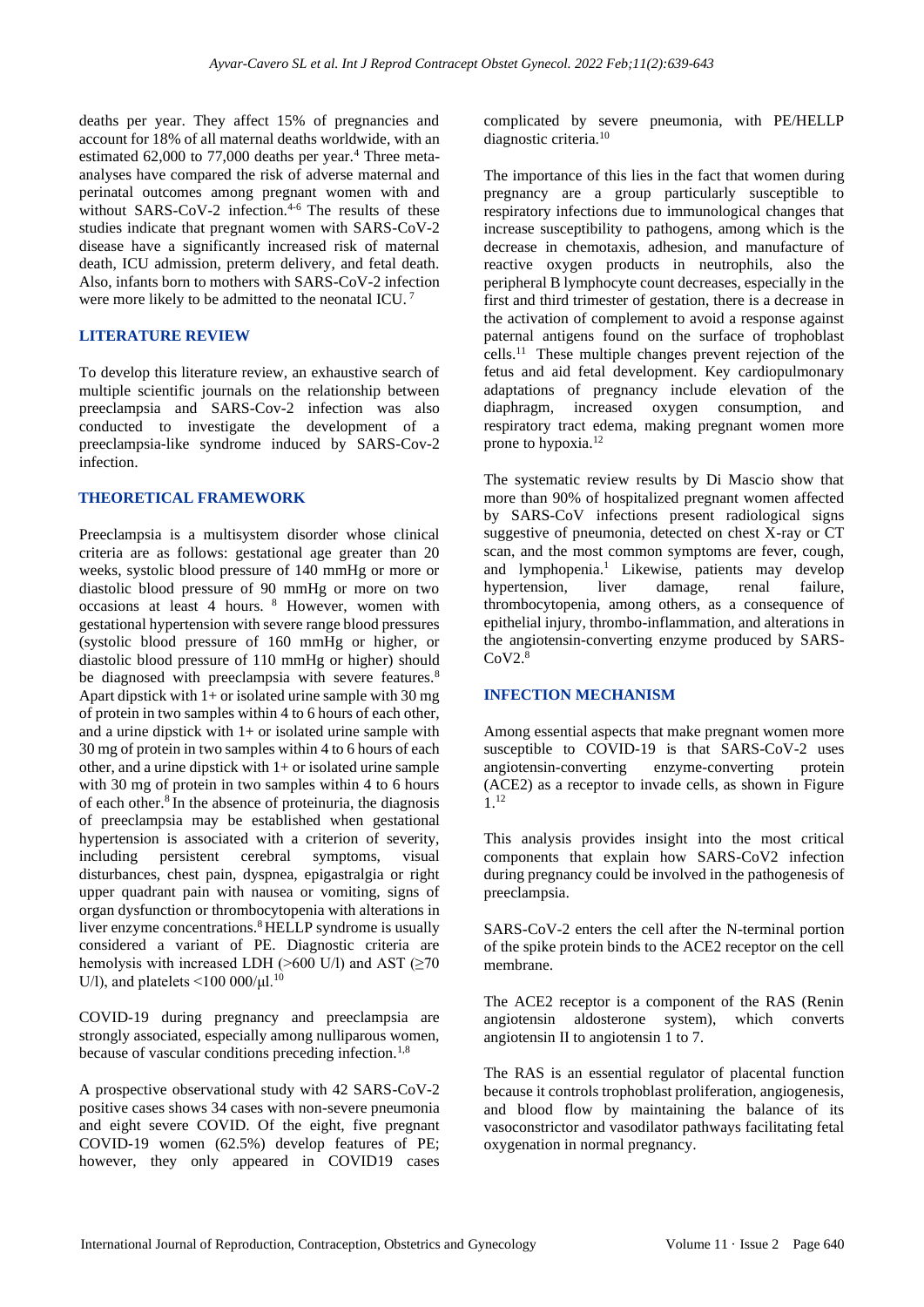The binding of SARS-CoV-2 to ACE2 receptors causes downregulation of the RAS system with reduced levels of vasodilator angiotensin, thus leaving vasoconstrictor and proinflammatory effects of angiotensin II unopposed.<sup>12</sup>

On the other hand, soluble FMS-like tyrosine kinase (sFlt-1) is associated with placental hypoxia, endothelial damage, sepsis, and acute lung injury, and an increase in this protein has been observed in patients infected with COVID-19. A study by Espino and Sosa evaluated the association between serum levels between RAS and sFlt-1 components in pregnant patients diagnosed with COVID-19, where it was shown that in pregnant women with severe COVID19 pneumonia, plasma levels of ANG-II are reduced, and plasma levels of sFlt-1 are increased, compared to those with the non-severe disease.<sup>13</sup> Thus, it is assumed that an imbalance between (sFlt-1) characterizes the primary component of endothelial dysfunction as an angiogenic marker and RAS components (ANG-II and ACE-2) that may be related to adverse outcomes in pregnant women diagnosed with COVID-19.



**Figure 1: Viral replication (Azinheira et al 2021). 11**

### **PLACENTAL ALTERATIONS**

Recall that syncytiotrophoblasts (STS) coordinate an immune response to infection and serve as a physical barrier to virus passage, demonstrating a higher level of VEGF expression mainly in the STS of terminal villi in parturient women with moderate COVID-19 to a greater extent than in women with mild disease severity.<sup>14</sup> Also, transplacental passage of the virus usually increases with advancing gestational age.<sup>15</sup> At the same time, the severity of the fetal injury is often variable, including bronchopulmonary dysplasia, hypoxic-ischemic encephalopathy, sepsis, anemia requiring transfusion, patent ductus arteriosus are requiring treatment or surgery, intraventricular hemorrhage, necrotizing enterocolitis, or retinopathy of prematurity diagnosed before hospital discharge; or admission to the neonatal intensive care unit for  $\geq$ 7 days; or neonatal death before hospital discharge.<sup>8</sup>

SARS-CoV-2 can infect the syncytiotrophoblast (STS) and activate inflammatory responses in placentas from women with a positive RT-PCR test result.<sup>16</sup> Furthermore, immunohistochemistry, in situ hybridization, and RNA scoping are proposed to identify and confirm the presence of SARS-CoV-2 in fetal placental cells, mainly in STS and Hoffbauer cells.<sup>15</sup>

SARS-CoV-2 viral particles have been identified in the STS layer, placental cotyledon, placental submembrane, and placental intervillous inflammatory infiltrates with neutrophils, monocytes, and macrophages expressing activation markers.<sup>11</sup>

Previous studies have shown that trophoblast-derived extracellular vesicles harbour a unique microRNA (miRNA) cluster, expressed from the miRNA cluster on chromosome 19, that confers viral resistance to recipient cells, suggesting a paracrine function that enables the communication between placental cells to regulate their immunity to viral infections.<sup>15</sup> Together with an increased number of syncytial nodes, these changes also indicate the development of placental hypoxia in parturient women with COVID-19.<sup>17</sup> Thus among the placental abnormalities that have been described in pregnant women infected with RAS-CoV2 include diffuse peri valent fibrin, fetal vascular poor perfusion as evidenced by thrombi in fetal vessels, choriohemangioma, maternal vascular poor perfusion, and multifocal infarcts.

#### **DISCUSSION**

Starting with symptomatic COVID-19 patients, who can be identified with the development of radiological signs and symptoms associated with pneumonia (fever, cough, and lymphopenia), together with data on hypertension, liver damage, renal failure, thrombocytopenia; as a result of epithelial injury, thrombo-inflammation and alterations in the angiotensin-converting enzyme produced by SARS-CoV-2, showing in Figure 2.



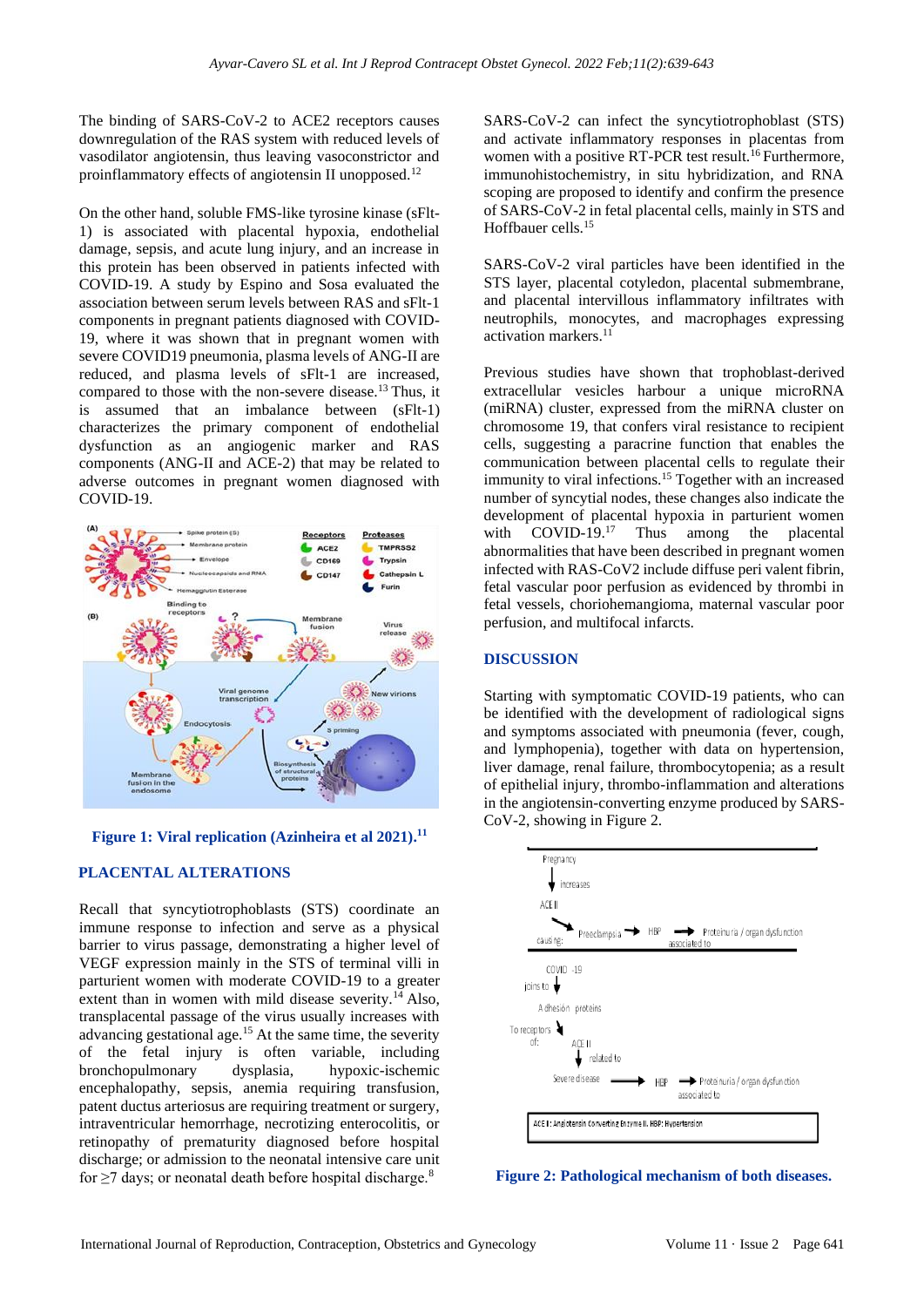The same enzyme that we can find altered in preeclampsia. To reach this diagnosis, we know that for PE, we will discover new-onset arterial hypertension (blood pressure>140/90 mmHg) usually after 20 weeks of gestation, which may be associated with proteinuria (24 h urinary protein >300 mg or protein/creatinine ratio≥0.3). Also, they can present organ dysfunction<sup>18</sup> which we can also identify in infection caused by COVID-19 in pregnant women.

Of which are identified more markedly in nulliparous patients, with no significant difference if they were symptomatic of atypical pneumonia or not, including the fact of being diagnosed more than seven days after delivery with COVID-19 did not keep this relationship of both pathologies, and the weeks where you can see a higher prevalence is between 33 and 37.<sup>8</sup> It is known that pregnancy complications are multiple, and the patient's prognosis depends on different factors. However, due to current health issues, infected pregnant women have been associated with a higher rate of preeclampsia than those classified as asymptomatic or not infected.<sup>8</sup>

When reviewing different articles, it is possible to identify that a very relevant factor in terms of risk of symptoms like preeclampsia is the infection of COVID-19, even among groups of the same age.<sup>16</sup>

Although the current evidence is limited, largely because it is a disease that we have only recently become aware of, it is not possible to ignore the potential risk of this pathology for the pregnant patient and the fetus, especially in light of some recent publications describing a generalized inflammatory reaction associated with a storm of cytokines and pro-inflammatory substances in patients with COVID-19.<sup>19</sup> To differentiate between recently induced COVID19 hypertension, which is likely to be transient, and PE, specific molecular markers for preeclampsia, such as angiogenic factors, are needed. Like PIGF, sFlt-1, LDH y UtAPI.<sup>10,20</sup> Identifying an imbalance of sFlt-1/PlGF is detectable in the maternal circulation at least five weeks before the onset of clinical PE. Patients with COVID-19 with a typical early stage of placental implantation should have normal sFlt-1/PlGF and UtAPI values despite proteinuria, thrombocytopenia, elevated liver enzymes, or hypertension.<sup>10</sup>

#### **CONCLUSSION**

The association of COVID-19 infection with pregnant patients represents a diagnostic challenge. They present thrombocytopenia and can show alterations in liver function, which are considered complications and criteria for preeclampsia with severe data. Or a relationship between this syndrome with the aggravation of COVID-19 infection. Likewise, an association has been found between COVID-19 and the development of a syndrome similar to preeclampsia/HELLP due to the pathogenesis of the same and the virus sharing a common pathway, using receptor binding (in the case of SARS-CoV-2) or the increase during pregnancy.

The relevancy of a good diagnosis which findings suggest that signs and symptoms compatible with COVID-19 and PE/HELLP too, could derive from the complex polypharmacy that we need to employ in patients at the moment of the diagnosis or from renal and cardiovascular dysfunction due to severe SARSCoV-2 infection that indicates the importance that can be differentiating between them on time.

*Funding: No funding sources Conflict of interest: None declared Ethical approval: Not required*

# **REFERENCES**

- 1. Di Mascio D, Khalil A, Saccone G, Rizzo G, Buca D, Liberati M et al. Outcome of coronavirus spectrum infections (SARS, MERS, COVID-19) during pregnancy: a systematic review and meta-analysis. Am J Obstet Gynecol. 2020;2(2):100107.
- 2. Perlman S, Mclntosh. Coronaviruses, Including Severe Acute Respiratory Syndrome (SARS) and Middle East Respiratory Syndrome (MERS), Mandell, Douglas and Bennett's Principles and Practice of Infectious Diseases. 2020.
- 3. Narang K, Enninga E, Gunaratne M, Ibirogba ER, Trad A, Elrefaei A et al. SARSCoV-2 Infection and COVID-19 During Pregnancy: A Multidisciplinary Review. Mayo Clin Proc. 2020;95(8):1750-65.
- 4. Huntley B, Mulder IA, Di Mascio D, Vintzileos WS, Vintzileos AM, Berghella V et al. Adverse Pregnancy Outcomes Among Individuals with and without Severe Acute Respiratory Syndrome Coronavirus 2 (SARS-CoV-2): A Systematic Review and Metaanalysis. Obstet Gynecol, 2021;137(4):585-96.
- 5. Allotey J, Stallings E, Bonet M, Yap M, Chatterjee S, Kew T et al. Clinical manifestations, risk factors, and maternal and perinatal outcomes of coronavirus disease 2019 in pregnancy: living systematic review and meta-analysis. BMJ. 2019;370:m3320.
- 6. Wei SQ, Bilodeau-Bertrand M, Liu S, Auger N. The impact of COVID19 on pregnancy outcomes: a systematic review and meta-analysis. CMAJ. 2021;193(16):E540-8.
- 7. Montelongo FJ, Tapia-Velasco R, Salazar-Mendoza A, Suárez-Suárez A. Pre-eclampsia, eclampsia and impending eclampsia and their treatment. Therapeutics in Critical Medicine, McGraw Hill Medical. 2020.
- 8. Papageorghiou AT, Deruelle P, Gunier RB, Rauch S, García-May PK, Mhatre M, et al. Preeclampsia and COVID-19: results from the INTERCOVID prospective longitudinal study. Am J Obstet Gynecol. 2021;225(3):289.e1-17.
- 9. Mendoza M, Garcia-Ruiz I, Maiz N, Rodo C, Garcia-Manau P, Serrano B et al. Pre-eclampsia-like syndrome induced by severe COVID-19: a